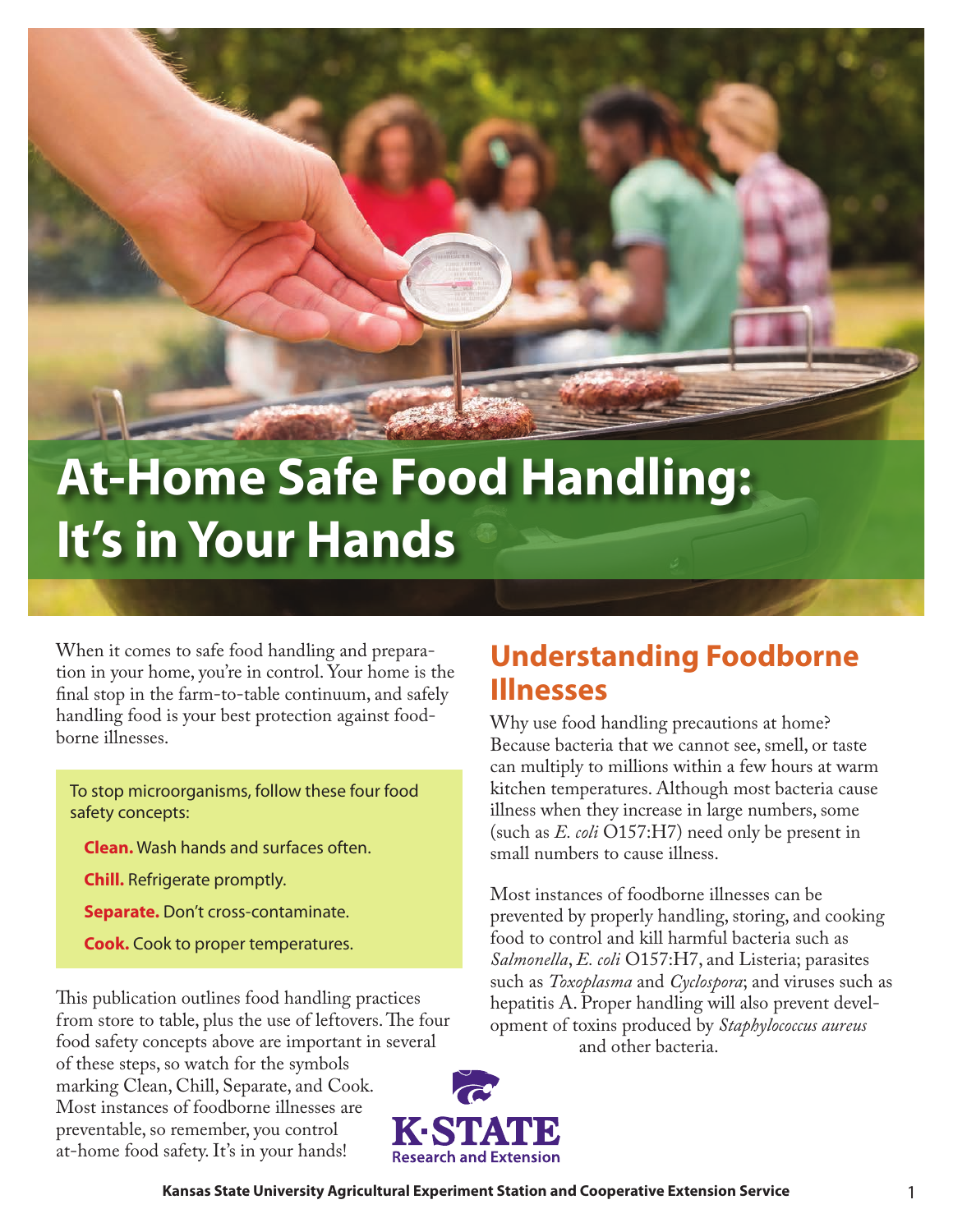# **Shopping**

At-home safe food handling begins with grocery shopping. Bacteria grow well in warmer temperatures, so it's important to not allow cold or frozen foods to increase in temperature before you reach home.

- Grocery shop last to avoid leaving food in a hot car.
- Take food straight home after shopping and immediately refrigerate cold items. In hot weather, pack cold foods in ice if the time from the store to home will be more than one hour.
- Place raw meat, poultry, fish, and seafood inside plastic bags found in the meat aisle to avoid contamination from drippings. Keep them separate from other food items in your cart.
- Watch food condition. Don't buy canned goods with large dents, cracks, or bulges. Be sure refrigerated food is cold to the touch and frozen food is rock-solid.
- Avoid buying fresh meat, poultry, fish, or shellfish from informal (not regulated) stands. Ask the vendor what licenses they have and about their food safety practices to learn more.

### *Quick Tip.* Watch for these dates on food:

**"Sell by"** *is the last date a store should sell a product with its best quality.* 

**"Best by"** *or* **"Use by"** *is the manufacturer's estimate of how long a product will keep at its best quality.*

*Dates are quality indicators, not safety dates.*

## **Storing** *Refer to Chart #1: Refrigerated Storage Guidelines*

- To slow bacterial growth, keep your refrigerator running at 40°F, or even colder, without freezing your milk or lettuce. Keep freezers at 0°F for best food quality. Check the temperature of your refrigerator and freezer with a thermometer.
- Place raw meat, poultry, fish, or shellfish on a plate or in a plastic bag, and on the lowest refrigerator shelf, to avoid contaminating other foods with drippings.



2 **Kansas State University Agricultural Experiment Station and Cooperative Extension Service**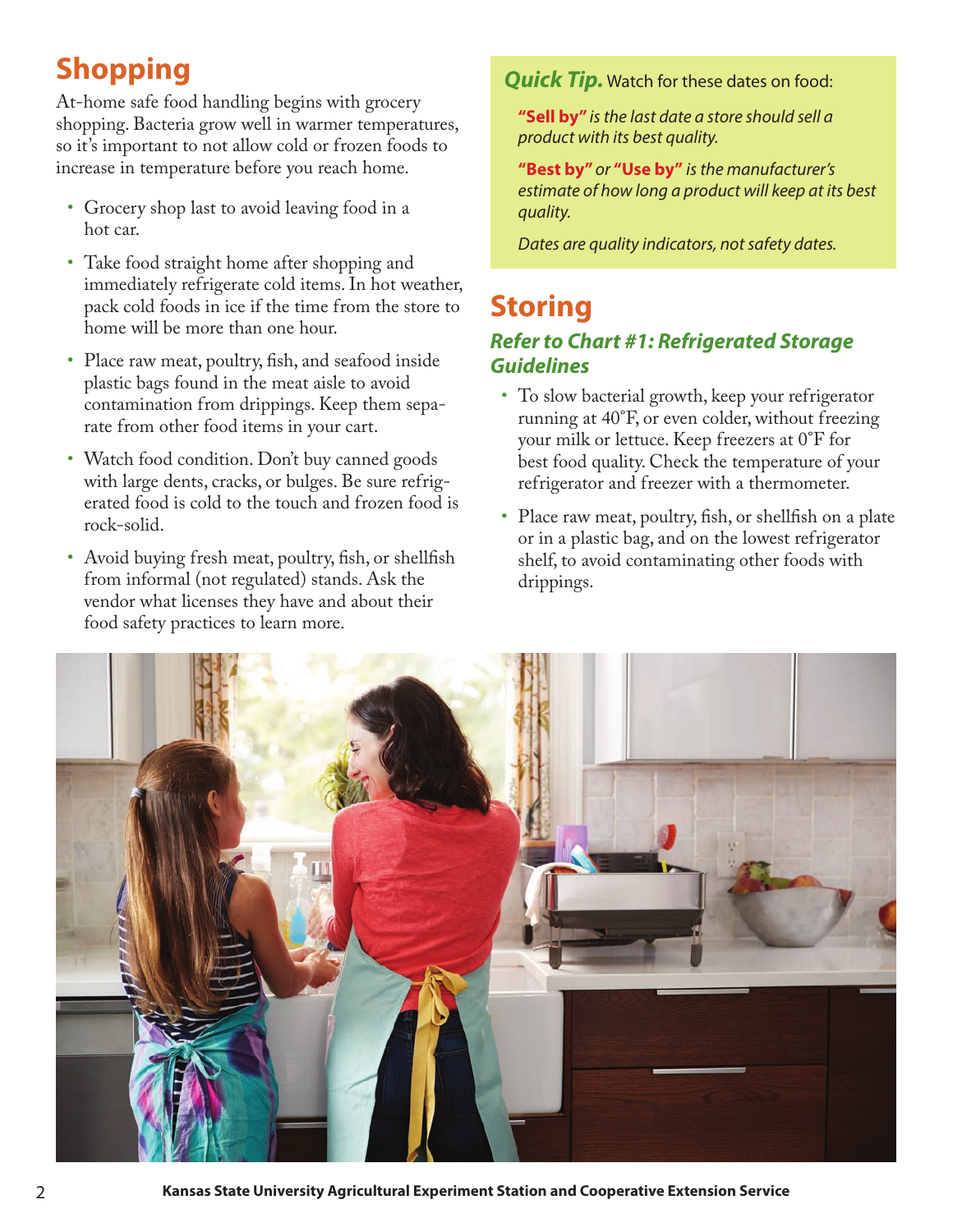- Cover all foods to protect them from drips and to hold quality.
- Freeze fresh meat or poultry immediately if you won't use it within a few days.

# **Preparing**

- **Handwashing** is one of the best ways to help prevent foodborne illnesses. Always wash and rub your hands in hot, soapy water for 20 seconds, rinse well, and dry:
	- Before, during, and after preparing any food.
	- Before eating.
	- Before and after caring for someone who is sick or treating a wound.
	- After blowing your nose, coughing, or sneezing.
	- After handling raw meat, fish, seafood, or poultry.
	- After using the toilet.
	- After changing a diaper.
	- After handling pets, pet food, or cat litter.
	- After handling the trash.
- Frequently wash and change kitchen towels, sponges, and cloths.
- Wash cutting boards, dishes, utensils, and countertops with hot, soapy water after preparing different food items, especially raw meats and poultry. Spray surfaces with a simple solution of 1 tablespoon regular chlorine bleach in 1 gallon water. Label spray bottle "sanitizer."

*Quick Tip.* Encourage proper handwashing with younger children by having them sing the "Alphabet Song" once. Washing hands for 20 seconds is effective in removing germs from hands.

- Thaw meat or poultry in the refrigerator, microwave or under cold running water in your kitchen sink. Then, cook immediately.
- Use acrylic cutting boards instead of wooden boards. Acrylic boards can be washed in the dishwasher. Replace when surface becomes rough.
- Marinate raw meat and vegetable products in the refrigerator. Never reuse marinade; dispose of it down the drain.
- Keep raw meat and its juices away from other foods.
- Do not wash raw meats before cooking. This could splash bacteria to other foods and surfaces.

*Quick Tip.* To help avoid cross-contamination of food, use two acrylic cutting boards of different colors or shapes. Use one for raw meats and poultry, the other for fruits and vegetables.

# **Cooking**

### *Refer to Chart #2: Cooking Temperature Guide for Meats and Eggs*

- Cook food thoroughly to kill bacteria. Don't chance illness by eating meat, poultry, fish, shellfish (including oysters), or eggs that are raw or only partially cooked.
- Roast meat or poultry in oven temperatures of 325°F or greater.
- Use a meat thermometer to help you determine doneness. Dial or digital thermometers are also available.
- Place the food thermometer in the thickest part of the food toward the end of cooking time. It should not touch bone, fat, or gristle. Clean the thermometer with hot soapy water before and after each use.
- Keep the temperature chart (Chart #2) in your kitchen and refer to it when you cook.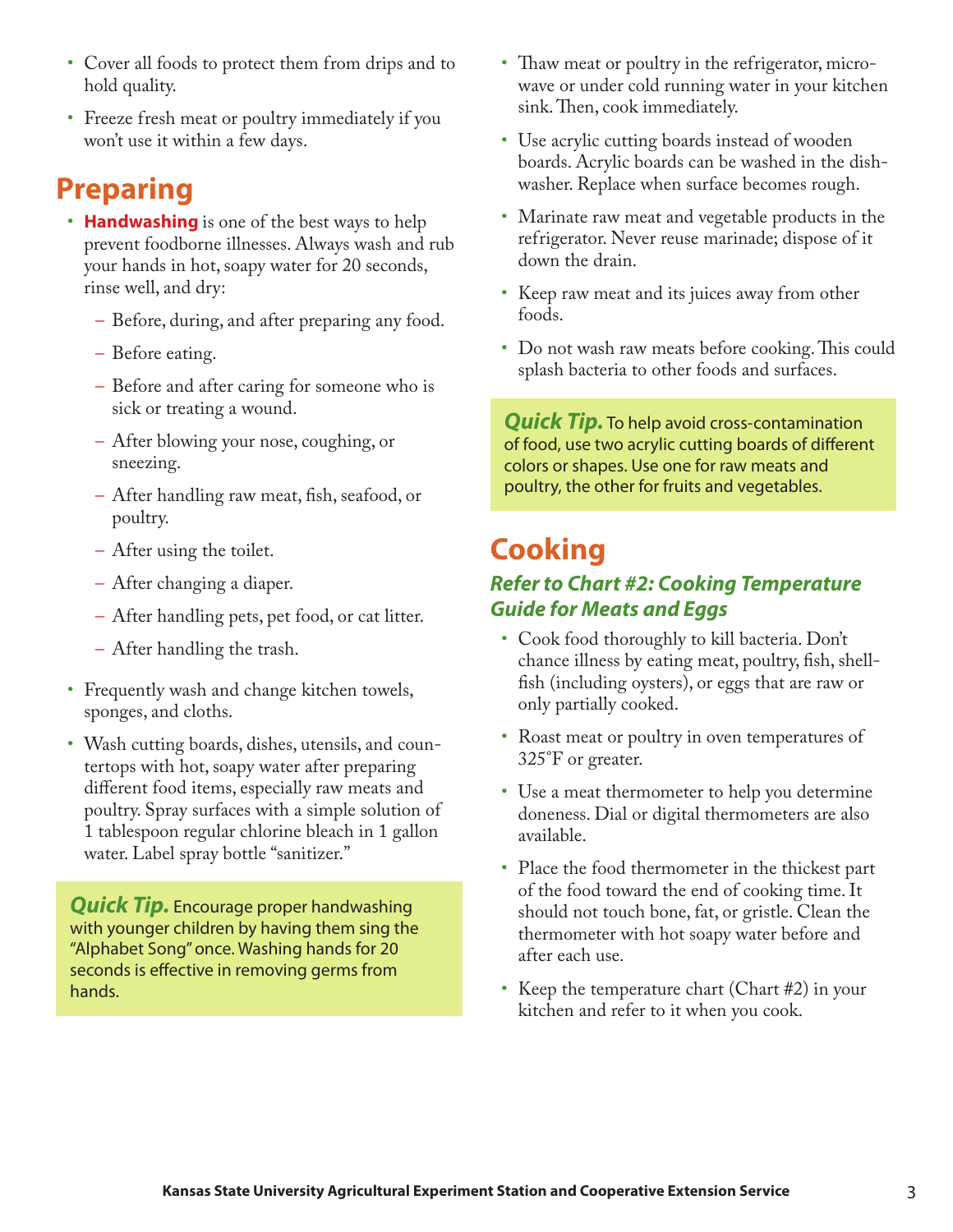# **Serving**

- **Don't cross-contaminate.** Keep raw and cooked meat, poultry, fish, and seafood separate. Never place cooked food on an unwashed plate that previously held raw meat, poultry, fish, or seafood.
- **Promptly refrigerate.** Never let food sit out of the refrigerator for more than two hours when preparing, serving, and eating. (At summer outings, when temperatures are 90°F and greater, let food sit out no more than 1 hour.)
- Pack lunches and picnic foods with cold packs in insulated carriers, and don't leave out in direct sun.

*Quick Tip.* Keep hot foods hot (above 140°F) and cold foods cold (below 40°F). The "Danger Zone" — where bacteria grow rapidly — is between this temperature range. Never let perishable food sit out for more than two hours, even if you intend to eat it later.

# **Leftovers**

- **Divide** large amounts of leftover foods, such as soup, into shallow containers for quick cooling. For larger items, such as a whole turkey, cut meat off bones. Cover and place in the refrigerator or freezer.
- **Date** packages of leftovers and, as a rule, use within four days of refrigeration.
- **Reheat** sauces, soups and gravies to boiling; reheat other leftovers until they are piping hot, 165°F throughout.
- **Cover** leftovers with a lid or vented plastic wrap when reheating by microwave. Stir foods several times to avoid cold spots, and let food stand for several minutes after microwaving.
- **Discard** leftovers and other foods that look or smell strange or are old. Never taste them harmful bacteria often do not change the taste or odor of food. Be careful with moldy foods; most should be discarded.

*Quick Tip.* As a rule, if the mold isn't a normal component of the food (as with blue cheese), it shouldn't be consumed.

# **For more information**

- Your local K-State Research and Extension office *[www.ksre.ksu.edu](http://www.ksre.ksu.edu)*
- K-State Rapid Response Center *[www.rrc.ksu.edu](http://www.rrc.ksu.edu)*
- K-State Research and Extension Food Safety *[www.ksre.ksu.edu/foodsafety](http://www.ksre.ksu.edu/foodsafety)*
- USDA Food Safety and Inspection Service *[www.fsis.usda.gov](http://www.fsis.usda.gov)*
- Meat and Poultry Hotline 1-888-MFHotline (1-888-674-6854) *[www.askkaren.gov](http://www.askkaren.gov)*
- USDA ChooseMyPlate *[www.choosemyplate.gov](http://www.choosemyplate.gov)*
- U.S. Food and Drug Administration (FDA) Outreach and Information Center 1-888-SAFE FOOD (1-888-723-3366) *[www.fda.gov](http://www.fda.gov)*
- U.S. Government Food Safety Gateway *[www.foodsafety.gov](http://www.foodsafety.gov)*
- Centers for Disease Control and Prevention *[www.cdc.gov/foodsafety](http://www.cdc.gov/foodsafety)*
- National Fisheries Institute *[www.aboutseafood.com](http://www.aboutseafood.com)*
- American Egg Board *[www.aeb.org](http://www.aeb.org)*
- Food Marketing Institute *[www.fmi.org](http://www.fmi.org)*
- Midwest Dairy Association *[www.midwestdairy.com](http://www.midwestdairy.com)*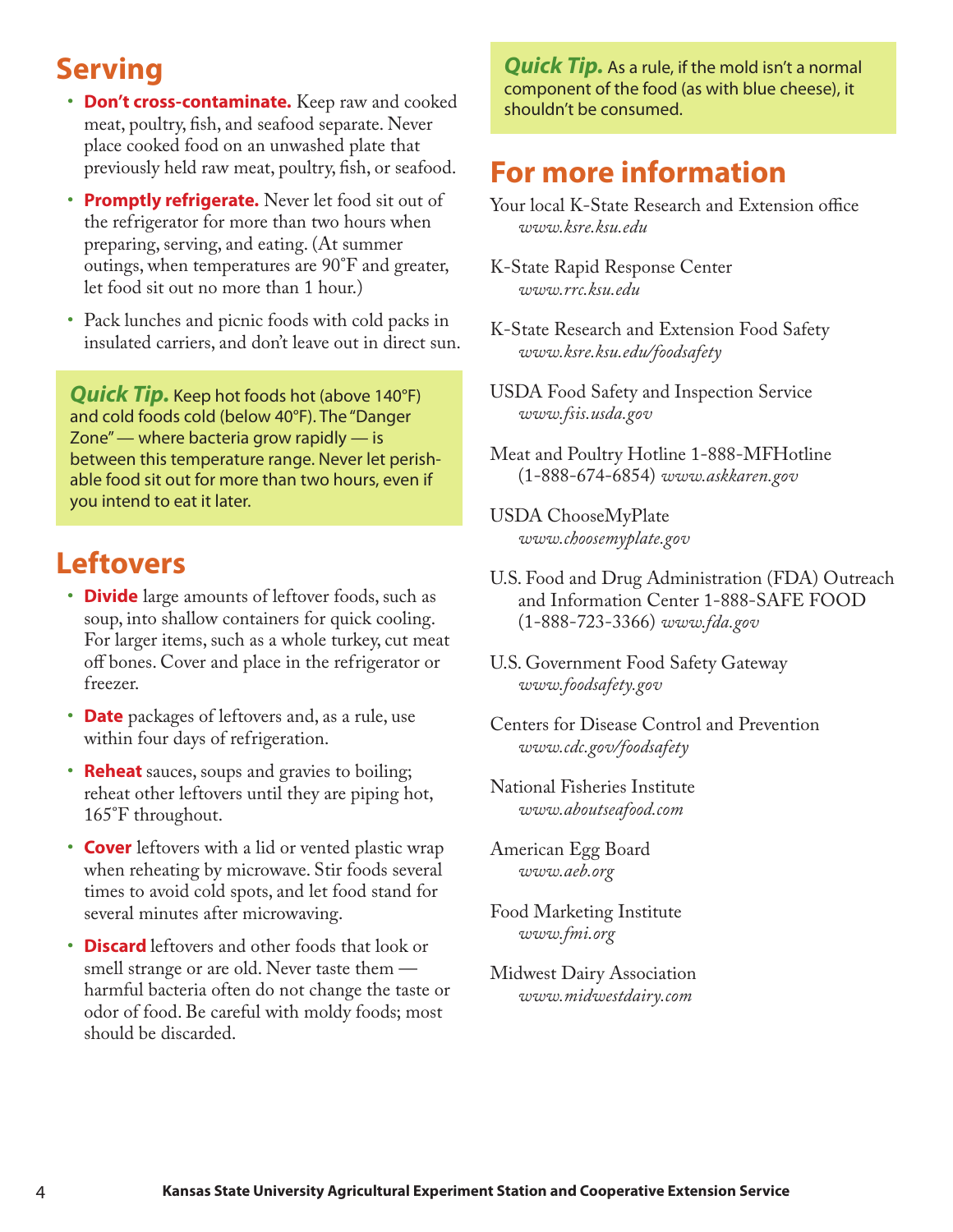## *Chart #1. Refrigerated Storage Guidelines*

Use these short, but safe, time limits to keep your refrigerated food (40°F or colder) from spoiling or becoming harmful to eat.

| <b>Product</b>                                                           | <b>Storage</b> |
|--------------------------------------------------------------------------|----------------|
| Fresh Meat (Beef, Veal, Lamb, Pork, Bison, and Goat)                     |                |
| Steaks, chops, roasts                                                    | 3 to 5 days    |
| Variety meats (tongue, kidneys, liver, heart, chitterlings)              | 1 to 2 days    |
|                                                                          |                |
| <b>Raw Hamburger, Ground and Stew Meat</b>                               |                |
| Stew meats                                                               | 1 to 2 days    |
| Ground beef, turkey, veal, pork, lamb, bison, goat, and mixtures of them | 1 to 2 days    |
| <b>Fresh Poultry</b>                                                     |                |
| Chicken or turkey, whole or parts                                        | 1 to 2 days    |
| Giblets                                                                  | 1 to 2 days    |
|                                                                          |                |
| <b>Fish and Shellfish</b>                                                |                |
| Fresh fish and shell fish                                                | 1 to 2 days    |
| <b>Meat, Leftovers</b>                                                   |                |
| Cooked meat and meat dishes                                              | 3 to 4 days    |
| Gravy and meat broth                                                     | 1 to 2 days    |
|                                                                          |                |
| <b>Soup and Stew, Leftovers</b>                                          |                |
| Vegetable or meat-added                                                  | 3 to 4 days    |
| <b>Cooked Poultry, Leftovers</b>                                         |                |
| Fried chicken                                                            | 3 to 4 days    |
| Cooked poultry dishes                                                    | 3 to 4 days    |
| Pieces, plain                                                            | 3 to 4 days    |
| Pieces covered with broth, gravy                                         | 1 to 2 days    |
| Chicken nuggets, patties                                                 | 1 to 2 days    |
|                                                                          |                |
| Ham, Corned Beef                                                         |                |
| Corned beef in pouch with pickling juices                                | 5 to 7 days    |
| Ham, canned, labeled "Keep Refrigerated"                                 |                |
| unopened                                                                 | 6 to 9 months  |
| opened                                                                   | 3 to 5 days    |
| Ham, fully cooked, whole                                                 | 7 days         |
| Ham, fully cooked, half                                                  | 3 to 5 days    |
| Ham, fully cooked, slices                                                | 3 to 4 days    |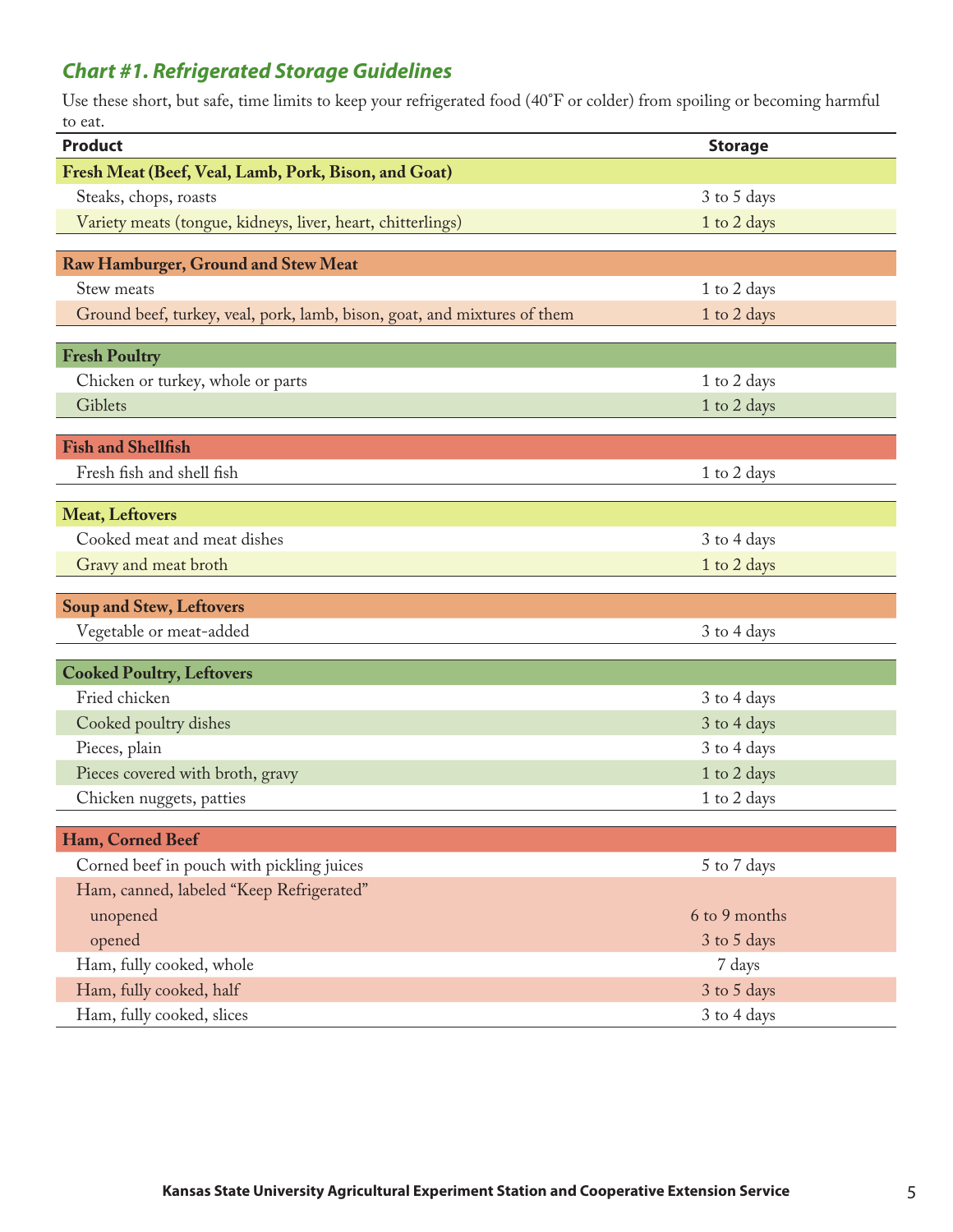## *Chart #1. Refrigerated Storage Guidelines*

Use these short, but safe, time limits to keep your refrigerated food (40°F or colder) from spoiling or becoming harmful to eat.

| <b>Bacon and Sausage</b><br>Bacon<br>7 days<br>Sausage, raw from meat or poultry<br>1 to 2 days<br>Smoked breakfast links, patties<br>7 days<br>Summer sausage labeled "Keep Refrigerated"<br>unopened<br>3 months<br>3 weeks<br>opened<br><b>Hot Dogs and Lunch Meats</b><br>Hot dogs<br>opened package<br>1 week<br>unopened package<br>2 weeks<br>Lunch meats<br>opened package<br>3 to 5 days<br>unopened package<br>2 weeks<br><b>Deli and Vacuum-Packed Products</b><br>Store-prepared (or homemade) egg, chicken, tuna, ham, macaroni salads<br>3 to 5 days<br>Pre-stuffed pork and lamb chops, chicken breasts stuffed w/dressing<br>1 day<br>Store-cooked convenience meals<br>3 to 4 days<br>Commercial brand vacuum-packed dinners w/ USDA seal, unopened<br>2 weeks<br>Mayonnaise (commercial)<br>Refrigerate after opening<br>2 months<br><b>Eggs</b><br>Fresh, in shell<br>3 to 5 weeks<br>Raw yolks, whites<br>2 to 4 days<br>Hard cooked, then refrigerated<br>1 week<br>Liquid pasteurized eggs or egg substitutes |
|-------------------------------------------------------------------------------------------------------------------------------------------------------------------------------------------------------------------------------------------------------------------------------------------------------------------------------------------------------------------------------------------------------------------------------------------------------------------------------------------------------------------------------------------------------------------------------------------------------------------------------------------------------------------------------------------------------------------------------------------------------------------------------------------------------------------------------------------------------------------------------------------------------------------------------------------------------------------------------------------------------------------------------------|
|                                                                                                                                                                                                                                                                                                                                                                                                                                                                                                                                                                                                                                                                                                                                                                                                                                                                                                                                                                                                                                     |
|                                                                                                                                                                                                                                                                                                                                                                                                                                                                                                                                                                                                                                                                                                                                                                                                                                                                                                                                                                                                                                     |
|                                                                                                                                                                                                                                                                                                                                                                                                                                                                                                                                                                                                                                                                                                                                                                                                                                                                                                                                                                                                                                     |
|                                                                                                                                                                                                                                                                                                                                                                                                                                                                                                                                                                                                                                                                                                                                                                                                                                                                                                                                                                                                                                     |
|                                                                                                                                                                                                                                                                                                                                                                                                                                                                                                                                                                                                                                                                                                                                                                                                                                                                                                                                                                                                                                     |
|                                                                                                                                                                                                                                                                                                                                                                                                                                                                                                                                                                                                                                                                                                                                                                                                                                                                                                                                                                                                                                     |
|                                                                                                                                                                                                                                                                                                                                                                                                                                                                                                                                                                                                                                                                                                                                                                                                                                                                                                                                                                                                                                     |
|                                                                                                                                                                                                                                                                                                                                                                                                                                                                                                                                                                                                                                                                                                                                                                                                                                                                                                                                                                                                                                     |
|                                                                                                                                                                                                                                                                                                                                                                                                                                                                                                                                                                                                                                                                                                                                                                                                                                                                                                                                                                                                                                     |
|                                                                                                                                                                                                                                                                                                                                                                                                                                                                                                                                                                                                                                                                                                                                                                                                                                                                                                                                                                                                                                     |
|                                                                                                                                                                                                                                                                                                                                                                                                                                                                                                                                                                                                                                                                                                                                                                                                                                                                                                                                                                                                                                     |
|                                                                                                                                                                                                                                                                                                                                                                                                                                                                                                                                                                                                                                                                                                                                                                                                                                                                                                                                                                                                                                     |
|                                                                                                                                                                                                                                                                                                                                                                                                                                                                                                                                                                                                                                                                                                                                                                                                                                                                                                                                                                                                                                     |
|                                                                                                                                                                                                                                                                                                                                                                                                                                                                                                                                                                                                                                                                                                                                                                                                                                                                                                                                                                                                                                     |
|                                                                                                                                                                                                                                                                                                                                                                                                                                                                                                                                                                                                                                                                                                                                                                                                                                                                                                                                                                                                                                     |
|                                                                                                                                                                                                                                                                                                                                                                                                                                                                                                                                                                                                                                                                                                                                                                                                                                                                                                                                                                                                                                     |
|                                                                                                                                                                                                                                                                                                                                                                                                                                                                                                                                                                                                                                                                                                                                                                                                                                                                                                                                                                                                                                     |
|                                                                                                                                                                                                                                                                                                                                                                                                                                                                                                                                                                                                                                                                                                                                                                                                                                                                                                                                                                                                                                     |
|                                                                                                                                                                                                                                                                                                                                                                                                                                                                                                                                                                                                                                                                                                                                                                                                                                                                                                                                                                                                                                     |
|                                                                                                                                                                                                                                                                                                                                                                                                                                                                                                                                                                                                                                                                                                                                                                                                                                                                                                                                                                                                                                     |
|                                                                                                                                                                                                                                                                                                                                                                                                                                                                                                                                                                                                                                                                                                                                                                                                                                                                                                                                                                                                                                     |
|                                                                                                                                                                                                                                                                                                                                                                                                                                                                                                                                                                                                                                                                                                                                                                                                                                                                                                                                                                                                                                     |
|                                                                                                                                                                                                                                                                                                                                                                                                                                                                                                                                                                                                                                                                                                                                                                                                                                                                                                                                                                                                                                     |
|                                                                                                                                                                                                                                                                                                                                                                                                                                                                                                                                                                                                                                                                                                                                                                                                                                                                                                                                                                                                                                     |
|                                                                                                                                                                                                                                                                                                                                                                                                                                                                                                                                                                                                                                                                                                                                                                                                                                                                                                                                                                                                                                     |
|                                                                                                                                                                                                                                                                                                                                                                                                                                                                                                                                                                                                                                                                                                                                                                                                                                                                                                                                                                                                                                     |
|                                                                                                                                                                                                                                                                                                                                                                                                                                                                                                                                                                                                                                                                                                                                                                                                                                                                                                                                                                                                                                     |
|                                                                                                                                                                                                                                                                                                                                                                                                                                                                                                                                                                                                                                                                                                                                                                                                                                                                                                                                                                                                                                     |
| opened<br>3 days                                                                                                                                                                                                                                                                                                                                                                                                                                                                                                                                                                                                                                                                                                                                                                                                                                                                                                                                                                                                                    |
| 10 days<br>unopened                                                                                                                                                                                                                                                                                                                                                                                                                                                                                                                                                                                                                                                                                                                                                                                                                                                                                                                                                                                                                 |
| Cooked egg dishes<br>3 to 4 days                                                                                                                                                                                                                                                                                                                                                                                                                                                                                                                                                                                                                                                                                                                                                                                                                                                                                                                                                                                                    |
| <b>Dairy Products</b>                                                                                                                                                                                                                                                                                                                                                                                                                                                                                                                                                                                                                                                                                                                                                                                                                                                                                                                                                                                                               |
| Milk<br>$10+ days$                                                                                                                                                                                                                                                                                                                                                                                                                                                                                                                                                                                                                                                                                                                                                                                                                                                                                                                                                                                                                  |
| 1 to 2 weeks<br><b>Butter</b>                                                                                                                                                                                                                                                                                                                                                                                                                                                                                                                                                                                                                                                                                                                                                                                                                                                                                                                                                                                                       |
| Cheese                                                                                                                                                                                                                                                                                                                                                                                                                                                                                                                                                                                                                                                                                                                                                                                                                                                                                                                                                                                                                              |
| Harder cheeses<br>several months                                                                                                                                                                                                                                                                                                                                                                                                                                                                                                                                                                                                                                                                                                                                                                                                                                                                                                                                                                                                    |
| Softer cheeses, after opening<br>1 to 3 weeks                                                                                                                                                                                                                                                                                                                                                                                                                                                                                                                                                                                                                                                                                                                                                                                                                                                                                                                                                                                       |
| 1 month<br>Sour cream                                                                                                                                                                                                                                                                                                                                                                                                                                                                                                                                                                                                                                                                                                                                                                                                                                                                                                                                                                                                               |
| 10 days<br>Yogurt                                                                                                                                                                                                                                                                                                                                                                                                                                                                                                                                                                                                                                                                                                                                                                                                                                                                                                                                                                                                                   |

6 **Kansas State University Agricultural Experiment Station and Cooperative Extension Service**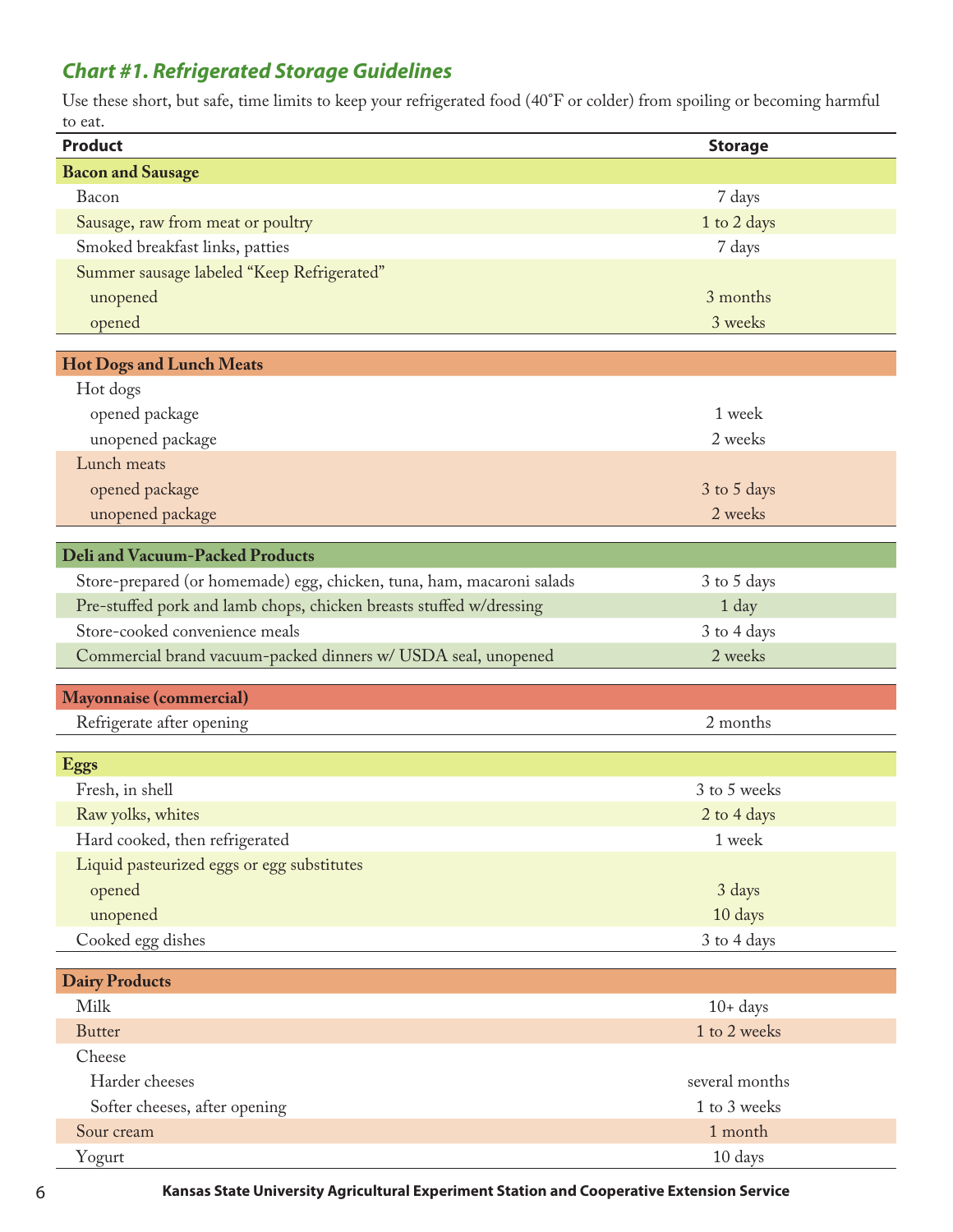## *Chart #1. Refrigerated Storage Guidelines*

Use these short, but safe, time limits to keep your refrigerated food (40°F or colder) from spoiling or becoming harmful to eat.

| <b>Product</b>                                                                                           | <b>Storage</b>         |
|----------------------------------------------------------------------------------------------------------|------------------------|
| <b>Fruits (whole)</b><br>Storage time may vary depending on the condition of fresh fruit when purchased. |                        |
| Apples                                                                                                   | 1 month                |
| Bananas (only refrigerate ripe bananas)                                                                  | few days at room temp. |
| <b>Berries</b>                                                                                           | 2 to 3 days            |
| Citrus fruit                                                                                             | 2 weeks                |
| Grapes                                                                                                   | few days               |
| Melons                                                                                                   | 5 to 7 days            |
| Peaches                                                                                                  | 2 to 3 days            |
| Pears                                                                                                    | 5 days                 |

#### **Vegetables**

*Storage time may vary depending on condition of fresh vegetables when purchased. Store in moisture-resistant bags and do not wash until ready to use.*

| Beans                    | 1 to 2 days                                                                                                                                     |  |  |
|--------------------------|-------------------------------------------------------------------------------------------------------------------------------------------------|--|--|
| <b>Broccoli</b>          | 3 to 5 days                                                                                                                                     |  |  |
| Carrots                  | 2 weeks                                                                                                                                         |  |  |
| Cauliflower              | 1 week                                                                                                                                          |  |  |
| Celery                   | 1 week                                                                                                                                          |  |  |
| Cucumbers, whole         | 1 week, unpeeled                                                                                                                                |  |  |
| Green onions (scallions) | 7 to 10 days; use as soon as possible                                                                                                           |  |  |
| Leafy greens             | 3 to 5 days                                                                                                                                     |  |  |
| Lettuce                  |                                                                                                                                                 |  |  |
| whole                    | 1 week                                                                                                                                          |  |  |
| precut (bagged)          | 3 to 5 days, opened<br>7 to 10 days, unopened or date on bag                                                                                    |  |  |
| Mushrooms                | $1-2$ days                                                                                                                                      |  |  |
| Onions                   | will keep for weeks in a cool, dry, dark place;<br>refrigerate cut onions in a covered container                                                |  |  |
| Peppers                  | 5 to 7 days                                                                                                                                     |  |  |
| Potatoes                 | do not refrigerate; will keep in a cool,<br>dry, dark place for up to 2 months                                                                  |  |  |
| Radishes                 | up to 2 weeks                                                                                                                                   |  |  |
| Squash                   |                                                                                                                                                 |  |  |
| Summer                   | 3 to 5 days                                                                                                                                     |  |  |
| Winter                   | Store in a cool dry place                                                                                                                       |  |  |
| Sweet corn               | keep refrigerated; use as soon as possible                                                                                                      |  |  |
| Tomatoes                 | for best quality, do not refrigerate whole<br>tomatoes; store at room temperature until ripe,<br>then eat immediately; refrigerate cut tomatoes |  |  |

For more information see Safe Food Storage: The Refrigerator and Freezer, MF3130 at *<https://www.bookstore.ksre.ksu.edu/pubs/MF3130.pdf>*